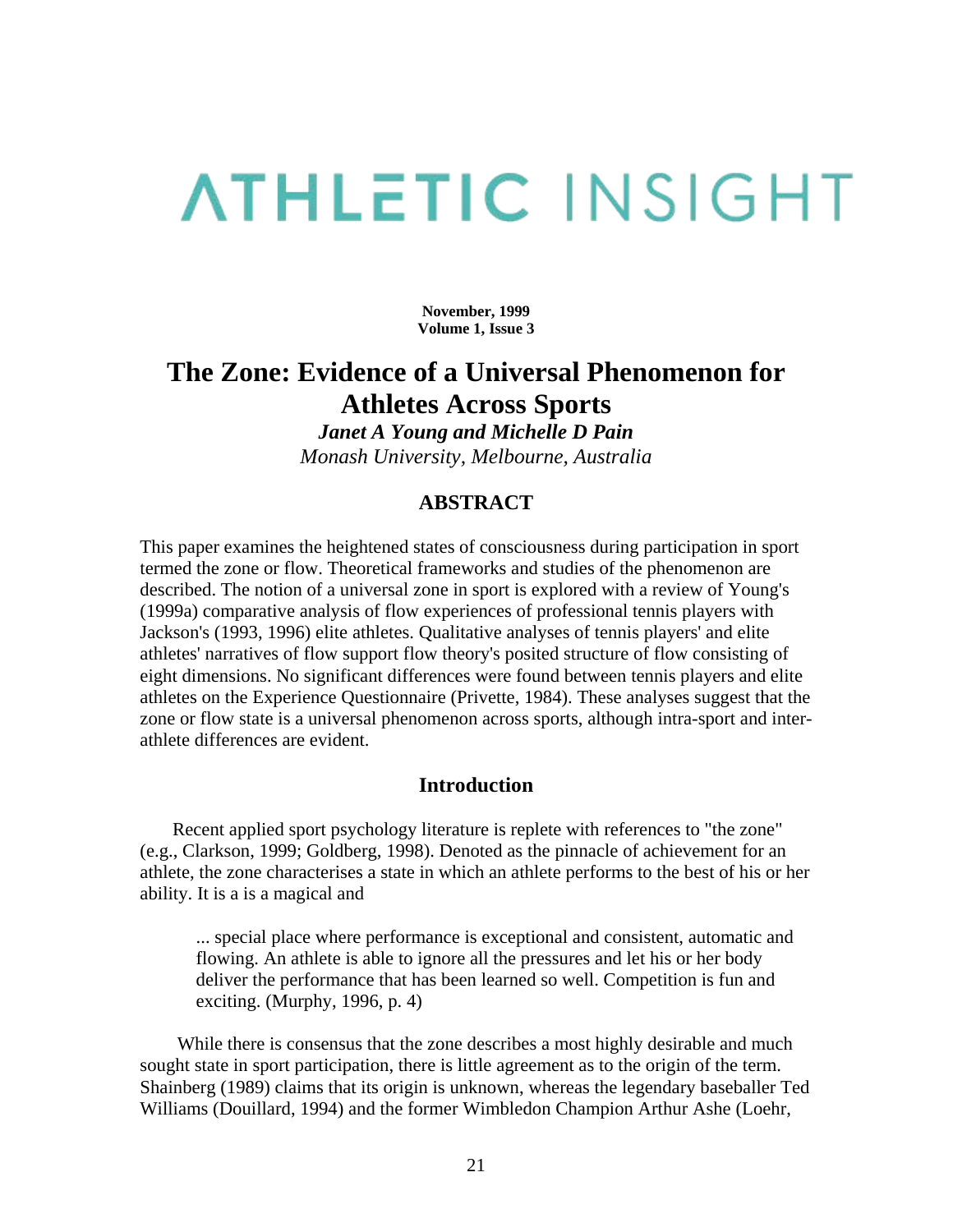1995) are both credited with coining the phrase "in the zone". Notwithstanding its uncertain origins, the zone is "a fairly new development in the lexicon of sports culture" (Cooper, 1998, p.21) and a term used by athletes, researchers and practitioners alike.

 As a term denoting an optimal or heightened state of consciousness, the zone can be likened to the diverse range of phenomena covered by the umbrella terms of ecstasy, transcendent or altered states of consciousness in sport participation. Such terms are variously denoted and include the concepts of "peaks", "perfect moments", "mindfulness", "peak experience" and "flow". In the sport psychology literature, the terms zone and flow are in fact used interchangeably and synonymously (Cooper, 1998; Heathcote, 1996).

#### **Theoretical Frameworks for Understanding the Zone**

 Explanations of the zone or flow state can be gleaned from two psychological theories, flow theory (Csikszentmihalyi, 1975, 1990) and reversal theory (Apter, 1982, 1989). In brief, flow theory denotes the zone as a rare and dynamic state characterised as the experience of self-rewarding and enjoyable involvement. Flow theory states that while the zone can be experienced at varying levels, a phenomenological structure of eight dimensions describes the experience for individuals across occupations, demographic groups and cultures. These dimensions are listed by Csikszentmihalyi (1990) as: (a) clear goals and feedback; (b) balance between challenges and skills; (c) action and awareness merged; (d) concentration on task; (e) sense of potential control; (f) loss of self-consciousness; (g) altered sense of time; and, (h) autotelic (self-rewarding) experience. These dimensions are deemed to constitute the conditions necessary for the occurrence and continuation of the zone.

 Reversal theory posits an explanation of the zone in terms of metamotivational states (modes or mental states in which an individual's motives are structured, interpreted and organised within experience) and reversals (switches between modes). Specifically, individuals are thought to experience the zone as an optimal relaxing telic (from the Greek word "telos" meaning goal or end) or exciting paratelic ("para" being the Greek word for beside or alongside) metamotivational state. A range of personal and situational factors is conceptualised to influence telic or paratelic zone states.

#### **Zone Sport Research**

 Studies of the zone or "zone-like states" include those of Ravizza (1977, 1984), Loehr (1986), Garfield and Bennett (1984), Jackson (1992, 1993, 1995, 1996) and Young (1999a, 1999b, 1999c, 1999d). These studies have investigated both the characteristics and dynamics of the zone or zone-like phenomena.

 In one of the first studies to address the experiential dimensions of sport, Ravizza (1977) investigated 20 athletes' "greatest moments", which he denoted as sport peak experiences. In findings paralleling those of Maslow's (1962) study of the generic peak experience, Ravizza (1977, 1984) found that the nature of the sport peak experience was: temporary and of relatively short duration; non-voluntary and not induced at will; and, unique and not necessarily associated with a successful performance outcome. He also found that the athletes' mastering of the basic skills of the sport was a pre-condition for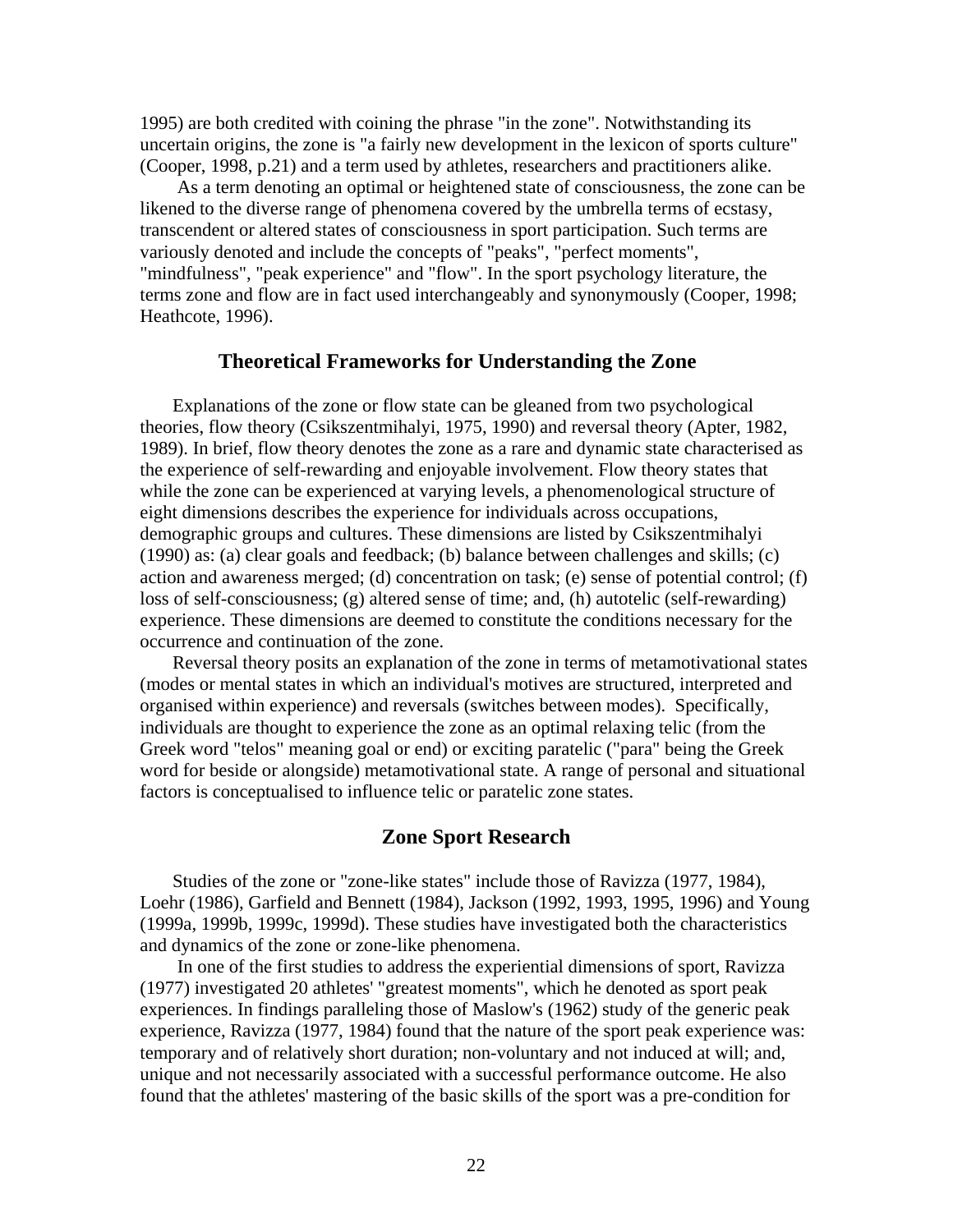the occurrence of peak experiences. Characteristics of the sport peak experience included focusing on the present moment, effortless merging of action and awareness, loss of personal ego, sense of control, clear feedback, and an intrinsic reward system. Athletes recalled these special moments during sport participation as salient, highly valued and extremely meaningful.

 Loehr (1986) examined over 300 athletes' "ideal performance state" by requesting athletes to describe their "finest hour" in sport participation. Twelve categories were identified to reflect the ideal internal climate for performing optimally. These categories were: physically relaxed; mentally calm; low anxiety; energised; optimistic; enjoyment; effortless; automatic; alert; mentally focused; self-confident; and, in control.

 Elite athletes in Garfield and Bennett's (1984) study were asked to describe their feelings at "those moments when they were doing something extraordinarily well" (p.158). Eight mental and physical conditions, labelled "peak performance feelings", were identified as being characteristic of these moments. In findings which paralleled those of Loehr (1986), the conditions conducive to optimal performance were the feelings of being mentally alert, physically relaxed, confident and optimistic with a generally positive outlook, focused on the present, highly energised, extraordinary awareness, in control, and in the "cocoon" without fear or anxiety.

 Applying a flow theory framework, Jackson (1992, 1993, 1995, 1996) investigated the nature and conditions of flow experiences for 16 former elite figure skaters and 28 elite athletes representing seven sports. Figure skaters and elite athletes endorsed all theoretical flow dimensions (listed above), with the exception of the dimension of loss of self-consciousness for figure skaters. Factors influencing flow states were identified and included those of motivation, focus, arousal control, confidence and positive attitude, physical and mental preparation and response to feedback. The majority of figure skaters and elite athletes considered they could control the onset and maintenance of the flow state. Figure skaters and elite athletes recalled flow as a valued and memorable event that had occurred rarely for figure skaters and several times a year in both competition and training for elite athletes.

 In a recent study, Young (1999a) examined flow experiences of 31 Australian professional female tennis players. Adopting dual flow theory and reversal theory frameworks, the study found evidence to support both theoretical conceptualisations of flow. From a reversal theory perspective, there were no significant differences in the frequencies of relaxing telic or exciting paratelic flow states. From a flow theory perspective, characteristics of tennis flow closely corresponded with the theoretical model of inter-related dimensions (described above). In terms of factors influencing flow, the study identified an array of personal and situational factors including those of a player's physical and mental preparation, motivation, concentration, positive mood and experience and control of arousal. In further findings, tennis players reported flow occurred more frequently in training than in competition and preliminary evidence was found to support the notion of a universal sport flow experience. A description of the comparative analyses conducted to examine the universality of flow or zone experiences in sport follows.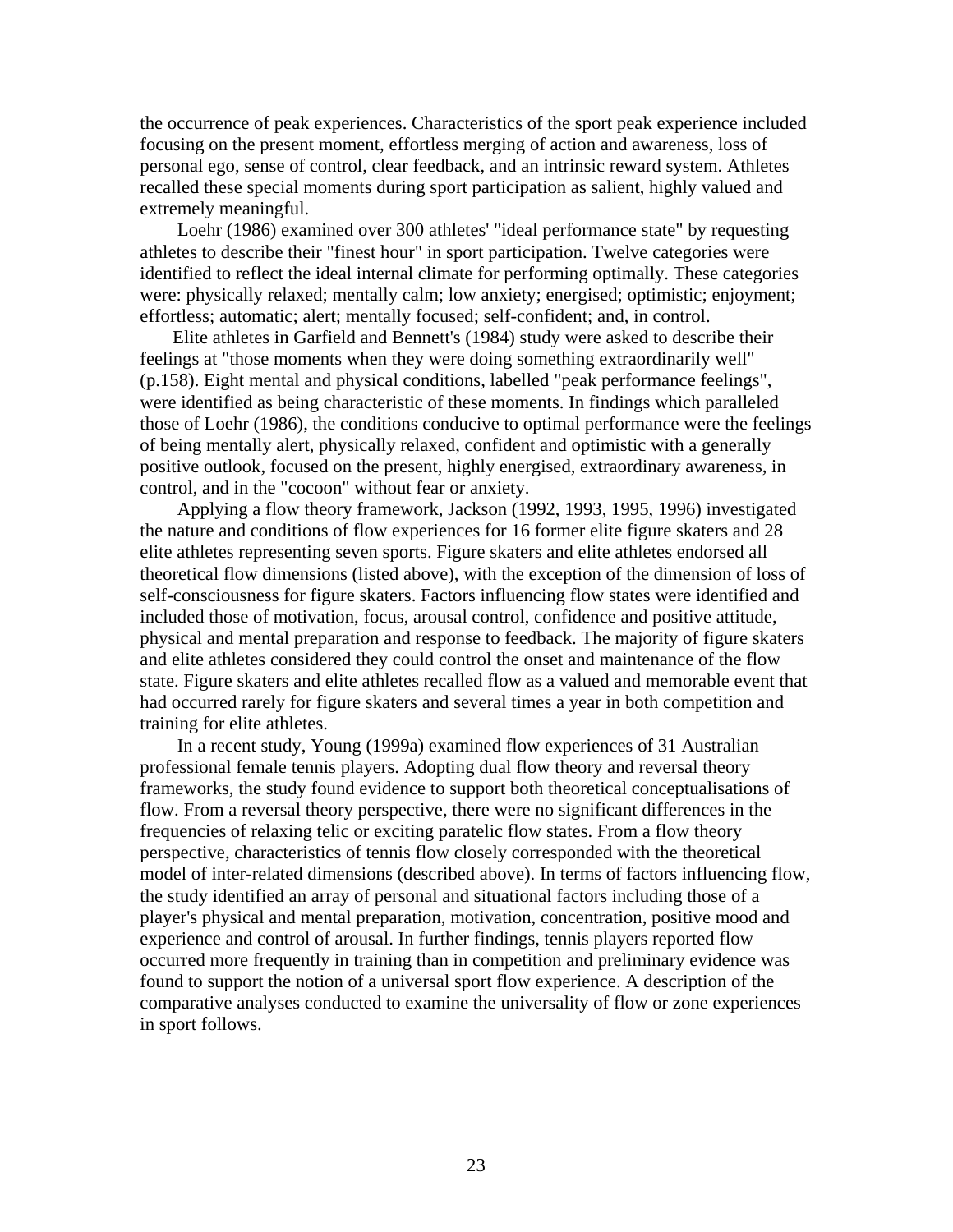#### **Universality of the Sport Zone**

 Several researchers (e.g., Cooper,1998; Loehr, 1995) have suggested that the zone or flow state is a universal phenomenon for athletes across sports. To examine this, Young (1999a) compared flow experiences of 31 Australian professional female tennis players with similar experiences reported by Jackson's (1993, 1996) 28 elite athletes (14 male and 14 female, with an equal number from Australia and New Zealand, representing seven sports [four athletes per sport], which included track and field, rowing, swimming, cycling, triathlon, rugby and field hockey). To provide the basis for such a comparison, Young replicated a procedure adopted by Jackson and asked tennis players to: (a) relate "an experience of a time that stood out from average, one involving total absorption and which was rewarding in and of itself", and (b) respond to the Experience Questionnaire (Privette, 1984). It was predicted that the tennis players and elite athletes, representing different nationalities, status (professional/non-professional) and sports would describe similar experiences and rate the importance of experiential correlates (e.g., thoughts, feelings, meaning) of flow similarly if such experiences were universal.

#### **Qualitative analysis**

 In an analysis of qualitative data, Young (1999a) compared the dimensions of flow endorsed by elite athletes from a variety of sports as being most central to the experience with those dimensions endorsed by tennis players. To derive the data for such a comparison, Young replicated the procedure adopted by Jackson (1996) to analyse descriptive accounts of flow. Raw data themes were identified from tennis players' narratives and deductively analysed these for a fit with one of the eight theoretical dimensions posited by flow theory. Themes not matching with a theoretical dimension were classified in a miscellaneous category. A summary of the results of this procedure, together with those obtained by Jackson, is presented in Table 1.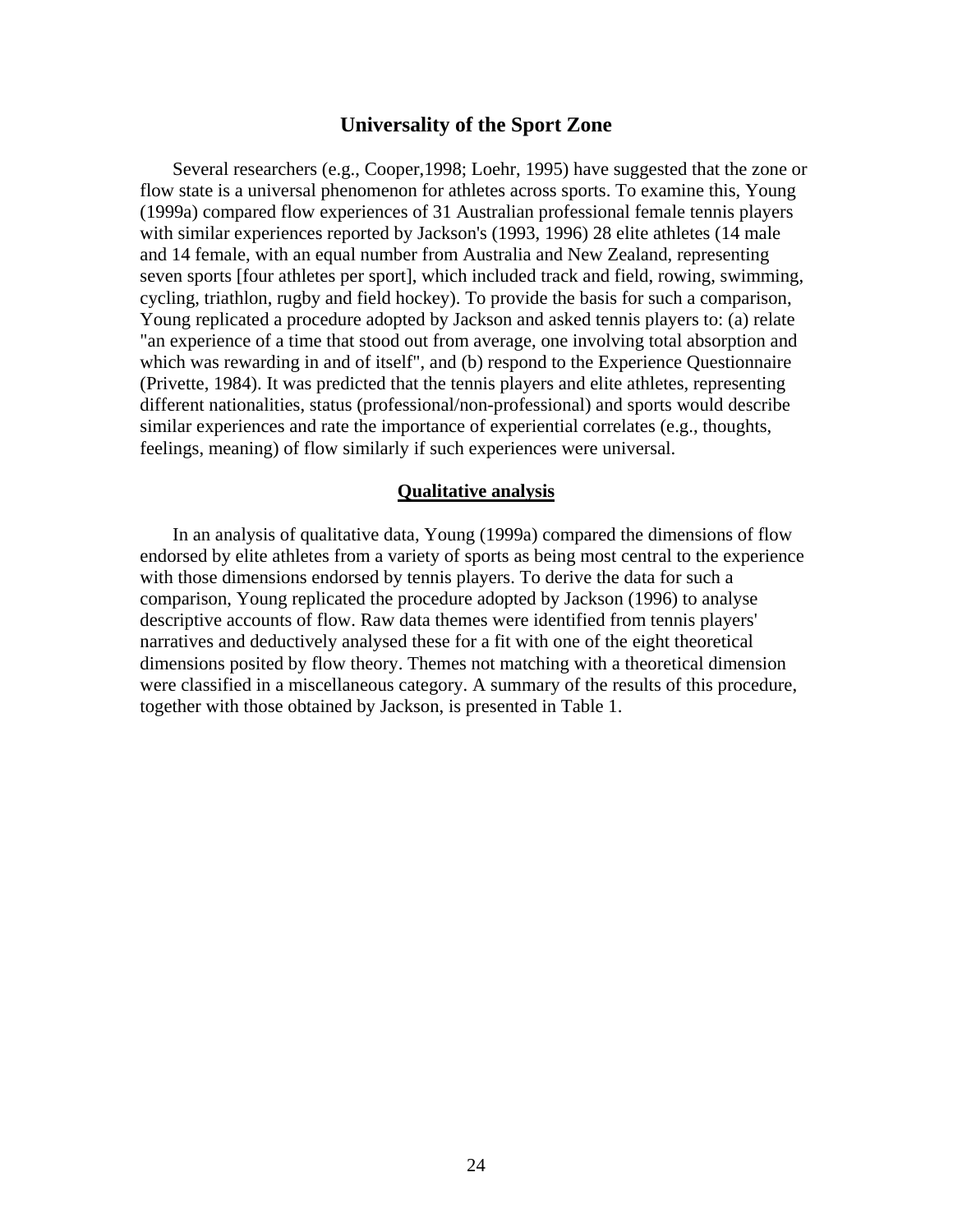Table 1.

Theoretical Dimensions of Flow and Miscellaneous Category, Percentage\* of Tennis Players and Elite Athletes Citing Themes Within Each Dimension and Percentage of All Raw Data Themes Represented by Each Dimension

| <b>Flow Dimension</b>       | <b>Tennis players</b><br>(Young, 1999a) |                                       | <b>Elite Athletes</b><br>(Jackson, 1996) |                                                       |
|-----------------------------|-----------------------------------------|---------------------------------------|------------------------------------------|-------------------------------------------------------|
|                             | tennis players all raw data             | Percentage of Percentage of<br>themes | elite athletes                           | Percentage of Percentage of<br>all raw data<br>themes |
| 1. Challenge-skill balance  | 36(5)                                   | 5(6)                                  | 36(6)                                    | 4(7)                                                  |
| 2. Action-awareness merging | 65(3)                                   | 16(3)                                 | 86(3)                                    | 19(2)                                                 |
| 3. Clear goals and feedback | 52(4)                                   | 12(5)                                 | 93(2)                                    | 11(5)                                                 |
| 4. Concentration            | 71(1)                                   | 22(2)                                 | 82(4)                                    | 13(4)                                                 |
| 5. Loss self-consciousness  | 29(6)                                   | 5(6)                                  | 82(4)                                    | 16(3)                                                 |
| 6. Paradox of control       | 68(2)                                   | 23(1)                                 | 32(7)                                    | 5(6)                                                  |
| 7. Transformation of time   | 16(8)                                   | 2(9)                                  | 29(8)                                    | 4(7)                                                  |
| 8. Autotelic experience     | 24(7)                                   | 16(3)                                 | 96(1)                                    | 25(1)                                                 |
| 9. Miscellaneous            | 29(6)                                   | 5(6)                                  | 29(8)                                    | 3(9)                                                  |

Notes.

1. Numbers in parentheses reflect the relative importance of each dimension for each category.

2. \* Participants may contribute more than one theme in each narrative.

 With the majority of raw data themes from tennis players (95) and elite athletes from other sports (97) classified into one of the theoretical flow dimensions, and all theoretical dimensions endorsed, Young (1999a) concluded there was a close match of the structure of flow for both tennis players and elite athletes with flow theory's posited structure of flow. Notwithstanding this correspondence, individual differences were evident as to the salience of theoretical flow dimensions for both tennis players and elite athletes. For tennis players, the dimensions of control, concentration and action-awareness contained the highest percentage of raw data themes. In contrast, the dimensions of autotelic experience, action-awareness and clear goals and feedback contained the highest percentage of raw data themes for elite athletes. Young proposed that these findings indicate that some dimensions may be more central to the flow state for individuals in different sports, although the merging of action-awareness is a most telling aspect of the experience.

## **Quantitative Analysis**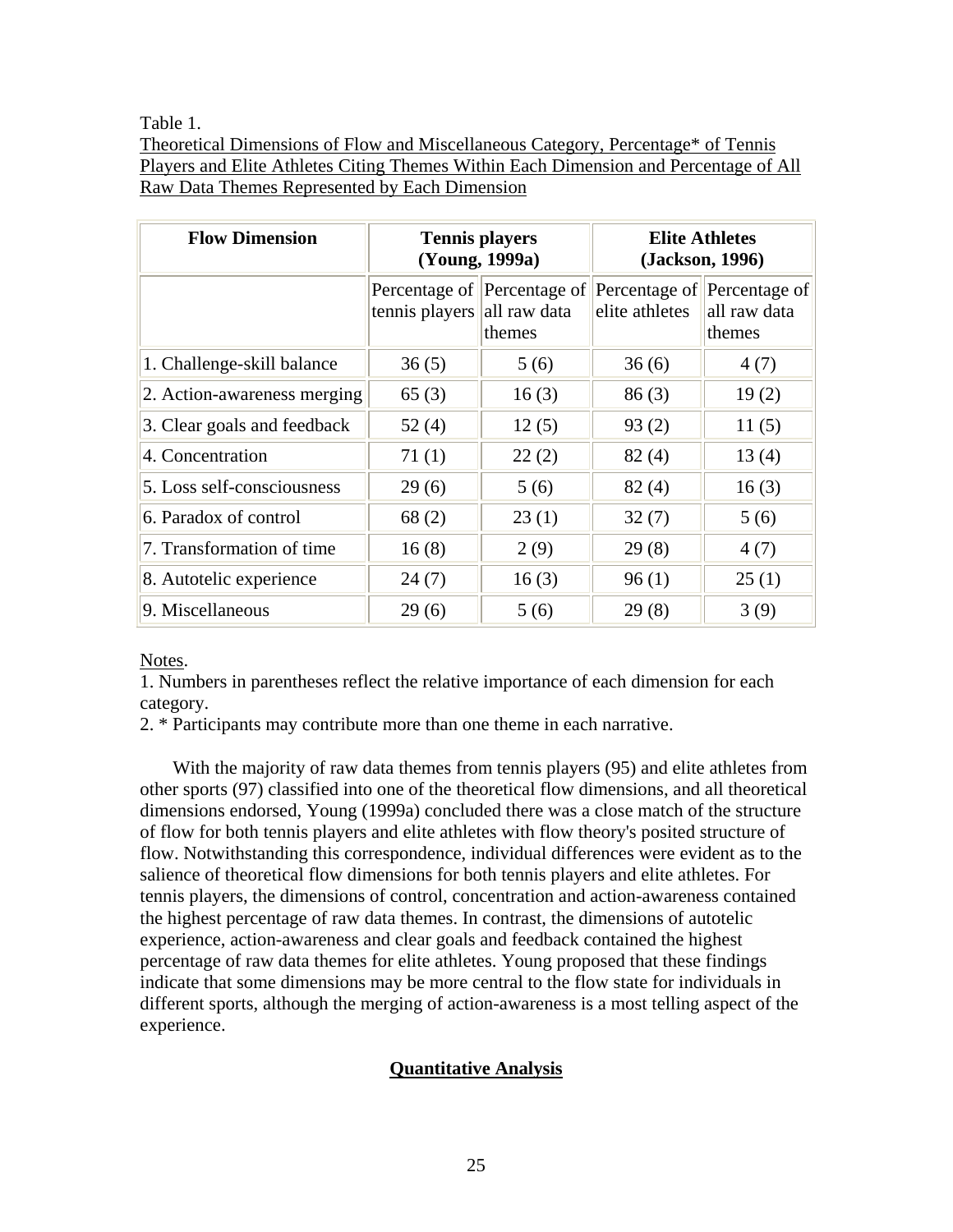One means of examining the notion of the universality of sport zone or flow experiences is a comparative analysis of quantitative data obtained from different, yet comparable groups of athletes on the Experience Questionnaire (Privette, 1984). To conduct such an analysis, Young (1999a) compared tennis players' responses to the Experience Questionnaire items with Jackson's (1993) elite athletes' from a variety of sports responses to the identical items on the same inventory. Twenty-seven items of a total of 47 were adopted in this analysis on the basis of a series of Cronbach alpha coefficients conducted by Young to assess the internal consistency of the inventory. To test the hypothesis that there are no differences between tennis players' and elite athletes' ratings of the importance of experiential correlates of flow, a one-way ANOVA test was conducted using mean item scores. The test revealed there were no significant differences between tennis players and elite athletes on the items overall,  $F(1, 52) = 1.16$ ,  $p > .05$ ,  $MSE = 1.04$ .

 For a fuller understanding of the differences between tennis players and elite athletes on the importance of experiential correlates of flow, responses to individual items in the Experience Questionnaire (Privette, 1984) were compared. Following the procedure adopted by Yeagle, Privette, and Dunham (1989) to identify differences between groups on the importance of experiential correlates of the peak experience, a series of t-tests were conducted in which mean item scores for each group of athletes were compared. The results of these tests, after being adjusted by the Bonferroni correction for multiple tests, are reported in Table 2, with items listed in abbreviated form and in the order reported by Jackson (1993).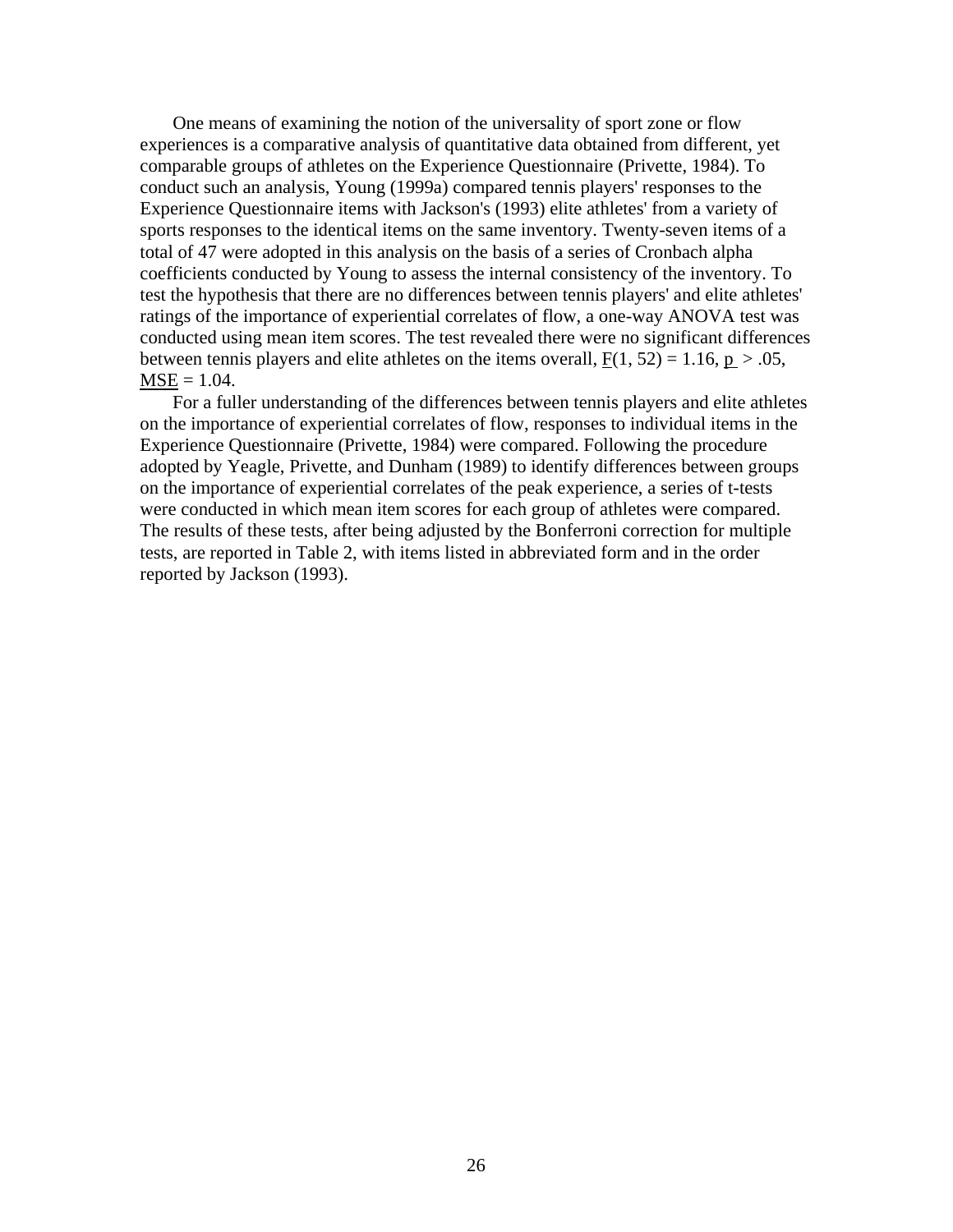Table 2.

Mean Scores and t-values for Young's (1999a) Tennis Players and Jackson's (1993) Elite Athletes From Other Sports on Experience Questionnaire (Privette, 1984) Items

| <b>Item</b>                         | <b>Tennis players</b><br>(Young, 1999a) | <b>Elite Athletes</b><br>(Jackson, 1996) | t-value  |
|-------------------------------------|-----------------------------------------|------------------------------------------|----------|
| Clear inner process                 | 4.50                                    | 4.64                                     | $-1.05$  |
| Felt all together                   | 4.61                                    | 4.89                                     | $-2.51$  |
| Awareness of power                  | 4.23                                    | 4.50                                     | $-1.89$  |
| Clear focus                         | 4.77                                    | 4.93                                     | $-2.04$  |
| Strong sense of self                | 4.52                                    | 4.25                                     | 2.19     |
| Free from outer restrictions        | 4.18                                    | 3.65                                     | $4.65*$  |
| Need to complete                    | 4.39                                    | 4.82                                     | $-3.00$  |
| Absorption                          | 4.68                                    | 5.0                                      | $-3.32*$ |
| Intention                           | 4.61                                    | 4.86                                     | $-2.46$  |
| Personal responsibility             | 3.32                                    | 4.21                                     | $-4.04*$ |
| Overwhewlmed other senses, thoughts | 4.06                                    | 4.29                                     | $-1.41$  |
| Process "clicked"                   | 4.52                                    | 4.50                                     | 0.11     |
| Personal understanding, expression  | 3.23                                    | 3.26                                     | $-0.16$  |
| Actions, thoughts spontaneous       | 4.58                                    | 3.70                                     | 7.90*    |
| Event was practiced                 | 3.13                                    | 4.46                                     | $-5.45*$ |
| Performance                         | 6.44                                    | 6.57                                     | $-1.44$  |
| Fulfillment                         | 4.87                                    | 4.93                                     | $-0.97$  |
| Intrinsic reward                    | 4.52                                    | 4.57                                     | $-0.41$  |
| Loss of self                        | 1.83                                    | 2.00                                     | 0.93     |
| Spiritual                           | 2.71                                    | 2.86                                     | $-0.59$  |
| Loss of time and space              | 2.74                                    | 3.46                                     | $-2.42$  |
| Unity of self and environment       | 3.38                                    | 3.86                                     | $-1.96$  |
| Enjoyed others                      | 2.03                                    | 2.57                                     | $-2.21$  |
| Prior related involvement           | 2.90                                    | 4.86                                     | $-7.71*$ |
| Fun                                 | 4.29                                    | 4.04                                     | 1.49     |
| Action or behavior                  | 4.06                                    | 5.00                                     | $-4.76*$ |
| Goals and structure                 | 3.52                                    | 5.00                                     | $-6.55*$ |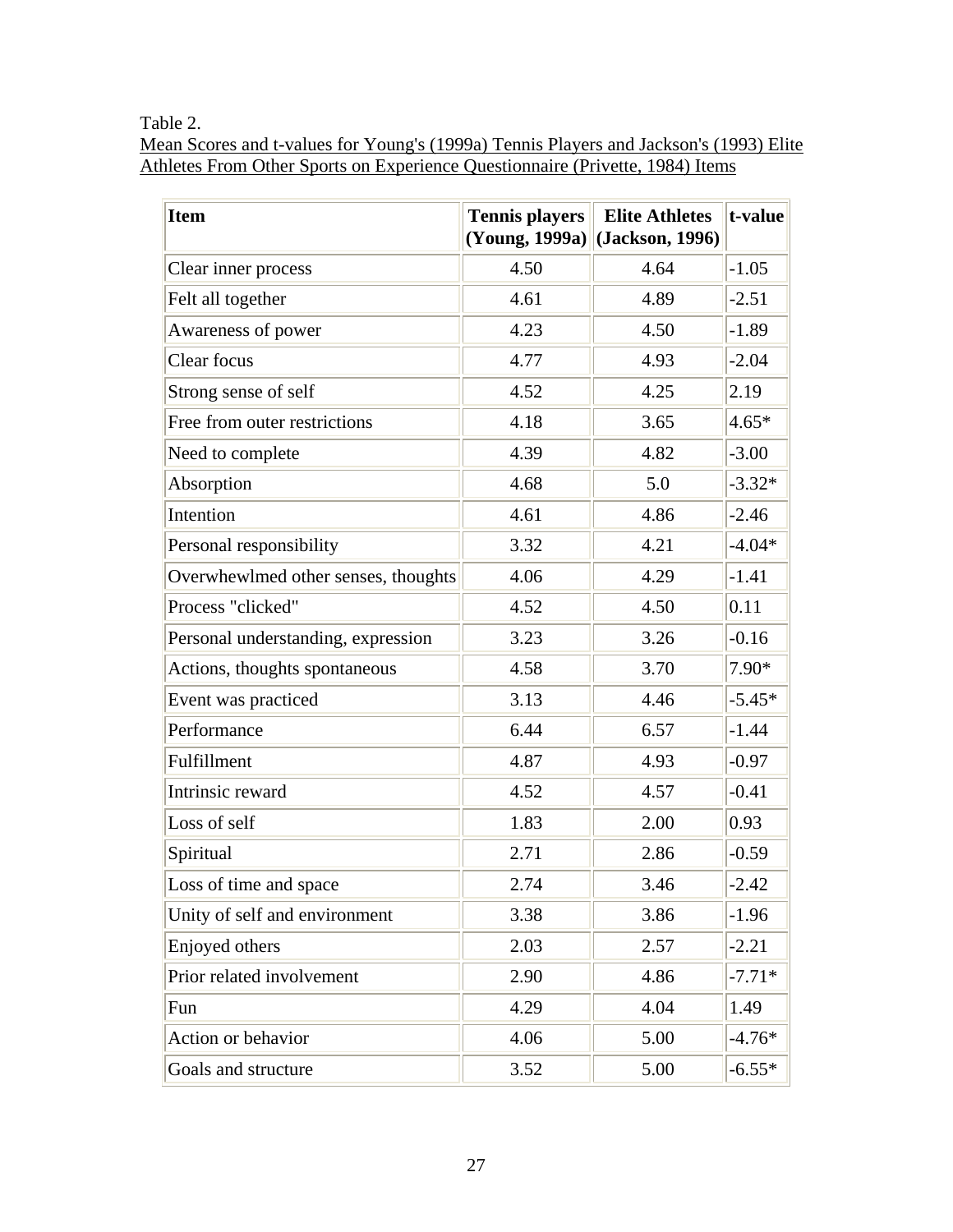Notes.

1.Values of 3.5 or more indicate endorsement.

2. \*Significant at an alpha level of .05 divided among 27 comparisons (Bonferroni correction for multiple tests).

 With no significant differences between tennis players and elite athletes from other sports on the Experience Questionnaire (Privette, 1984) items overall and the majority of individual items, and strong endorsement from each group of athletes for the key theoretical characteristics of flow (clear inner process and focus, fulfilment, intention, fun, high performance, and intrinsic reward), Young (1999a) suggested that tennis players and elite athletes from other sports experience flow in qualitatively similar manners. Notwithstanding this notion of a common flow experience, Young proposed that the finding of significant differences between tennis players and elite athletes on approximately one quarter of 27 items contained in the Experience Questionnaire is evidence of individual differences for athletes across sports in the phenomenology of flow. Further, it was noted that the fact that many of the items of the inventory had to be discarded due to inadequate Cronbach apha coefficient values was indicative that tennis players as a group display variation in the experience of flow.

#### **Summary**

 Young's (1999a) comparative analysis of flow experiences of tennis players and elite athletesfrom other sports, together with studies that have produced descriptive accounts of the characteristics of the zone or zone-like states in sport, support the notion of a universal phenomenon in sport. Athletes describe salient features of the experience - total concentration and involvement, control, a unity of mind and body and a sense of personal fulfilment at an optimal level of performance - with remarkable similarity when asked to reflect on how it feels when their experiences are most positive. Qualitative differences in athletes' reports of such states suggest these unique and extraordinary moments in sport participation are experienced at varying levels of intensity and complexity by individuals across sports. The time is ripe for research to further explore the pinnacle of performance and enjoyment for athletes of varying skill levels across a range of sports.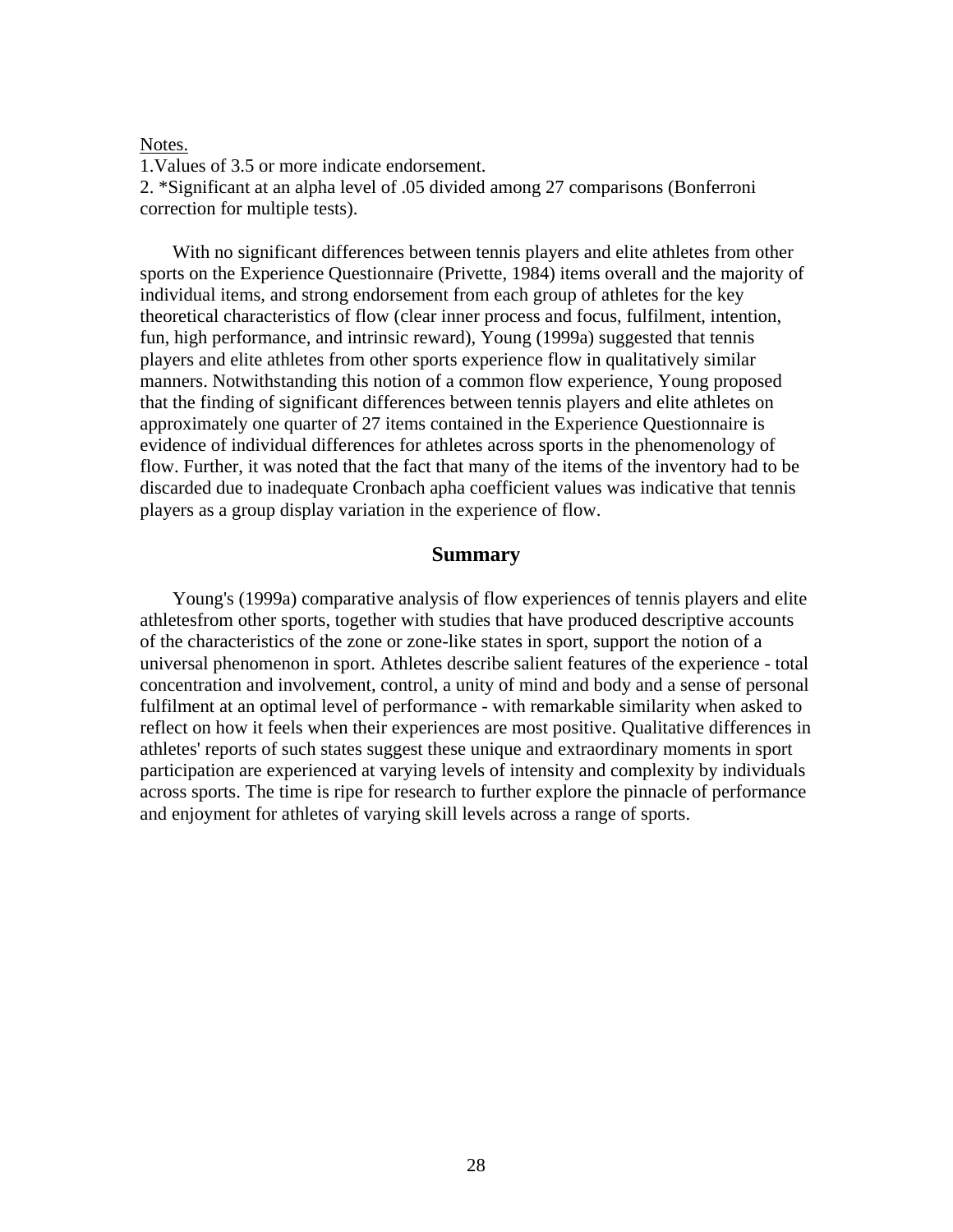#### **References**

 Apter, M. J. (1982). The experience of motivation: The theory of psychological reversals. London: Academic Press.

 Apter, M. J. (1989). Reversal theory: Motivation, emotion and personality. London: Routedge.

Clarkson, M. (1999). Competitive fire. Champaign, IL: Human Kinetics.

 Cooper, A. (1998). Playing in the zone: Exploring the spiritual dimensions of sport. Boston: Shambhala.

 Csikzentmihalyi, M. (1975). Play and intrinsic rewards. Journal of Humanistic Psychology, 15, 41-63.

 Csikzentmihalyi, M. (1990). Flow: The psychology of optimal experience. New York: Harper & Rowe.

Douillard, J. (1994). Body, mind and sport. New York: Three Rivers Press.

Garfield, C., & Bennett, H. (1984). <u>Peak performance: Mental training techniques of</u> the world's greatest athletes. New York: Warner Bros.

Goldberg, A. S. (1998). Sports slump busting. Champaign, IL: Human Kinetics.

 Heathcote, F. (1996). Peak performance: Zen and the sporting zone. Dublin, Ireland: Wolfhound.

 Jackson, S. A. (1992). Athletes in flow: A qualitative investigation of flow states in elite figure skaters. Journal of Applied Sport Psychology, 4(2), 161-180.

 Jackson, S. A. (1993). Elite athletes in flow: The psychology of optimal sport experience. (Doctoral dissertation, University of North Carolina at Greensboro, 1992). Dissertation Abstracts International, 54,(1), 124-A.

 Jackson, S. A. (1995). Factors influencing the occurrence of flow states in elite athletes. Journal of Applied Sport Psychology, 7, 138-166.

 Jackson, S. A. (1996). Toward a conceptual understanding to the flow experience in elite athletes. Research Quarterly for Exercise and Sport, 67(1), 76-90.

 Loehr, J. E. (1986). Mental toughness training for sports: Achieving athletic excellence. New York: Plume.

Loehr, J. E. (1995, July). Six keys to getting and staying in the zone. Tennis, p. 36.